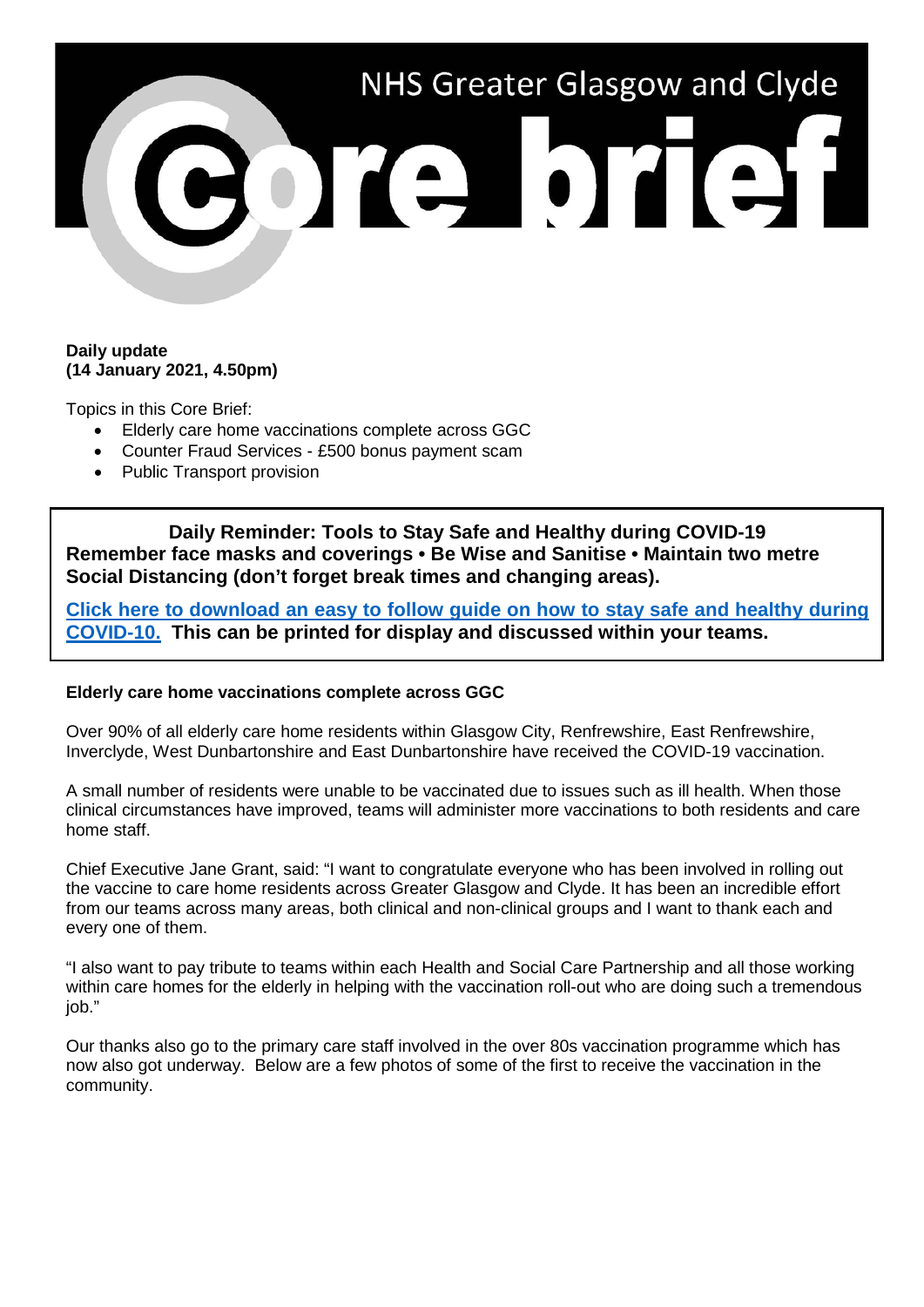







**Charlotte Simpson Alice Love** 

## **Counter Fraud Services - £500 bonus payment scam**

Counter Fraud Services has been made aware of telephone calls received by NHS and social care staff within the Glasgow area, requesting bank details from them in order for the bonus payment to be made. This has been identified as a scam, and staff are urged not to disclose any bank details to unknown callers.

Staff will receive their bonus payment in February salaries. However, staff who are concerned that a oneoff, lump sum payment could have an adverse impact of any benefits payable by the Department of Work and Pensions, can request to receive their payment in equal instalments over a three month period, February – April.

Should any member of staff wish to opt for payment by instalment please [complete the request form](https://www.nhsggc.org.uk/media/264496/nhsggc_covid_payment_by_instalment_form.docx) and submit no later than 31 January 2021.

Completed forms should be emailed directly to: [GGCEPayroll.Team@ggc.scot.nhs.uk](mailto:GGCEPayroll.Team@ggc.scot.nhs.uk) However, they can also be posted to: Payroll Services, Caledonia House, 140 Fifty Pitches Road, Cardonald, G51 4EB.

## **Public Transport provision**

Public transport providers continue to review service levels in light of the current circumstances. For the latest information on service levels and any planned changes, please continue to check with **Traveline**